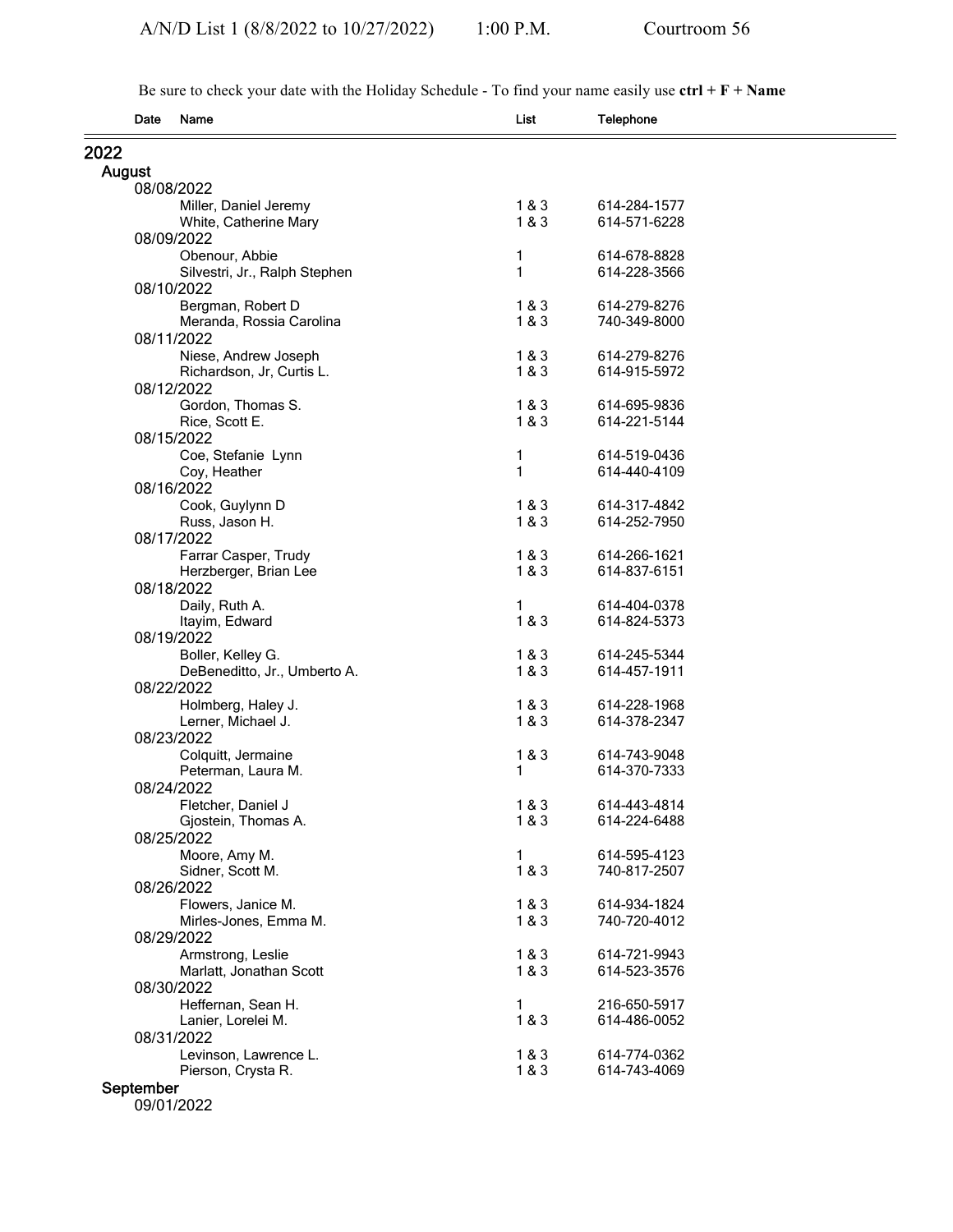| Date | Name                         | List  | Telephone    |  |
|------|------------------------------|-------|--------------|--|
|      | Despetorich, Jason Michael   | 1 & 3 | 614-224-7488 |  |
|      | Galloway, Britani            | 1     | 614-884-3878 |  |
|      | 09/02/2022                   |       |              |  |
|      | Helmbrecht, Laura Adkins     | 1&3   | 614-444-6556 |  |
|      | Ryerson, John T.             | 1&3   | 614-202-0998 |  |
|      | 09/06/2022                   |       |              |  |
|      | Furniss, Brian M.            | 1&3   | 614-219-1891 |  |
|      | Stremski, Janet R.           | 1&3   | 614-906-4981 |  |
|      | 09/07/2022                   |       |              |  |
|      | Klein, Jonathan              | 1&3   | 614-985-0527 |  |
|      | Williams, Brian A.           | 1 & 3 | 614-560-6572 |  |
|      | 09/08/2022                   |       |              |  |
|      | Galasso, John George         | 1&3   | 614-875-4757 |  |
|      | Morrison, Paul E.            | 1&3   | 614-330-5737 |  |
|      | 09/09/2022                   |       |              |  |
|      | Charlesworth, Thomas Francis | 1&3   | 614-258-4848 |  |
|      | Hall, Connie L.              | 1     | 614-316-0554 |  |
|      | 09/12/2022                   |       |              |  |
|      | Johnson, Usherala ReCheryle  | 1     | 614-715-8272 |  |
|      | Varner, Carrie Marie         | 1 & 3 | 614-226-8976 |  |
|      | 09/13/2022                   |       |              |  |
|      |                              |       | 614-571-1212 |  |
|      | Parris, Selena D.            | 1     |              |  |
|      | Worly, Donald Glenn          | 1 & 3 | 614-937-4011 |  |
|      | 09/14/2022                   |       |              |  |
|      | Santiago-Burgos, Hillary     | 1     | 484-941-2499 |  |
|      | Steinhoff, Rainer E.         | 1 & 3 | 614-507-0663 |  |
|      | 09/15/2022                   |       |              |  |
|      | Abroms-Bandler, Stacy        | 1     | 614-578-4392 |  |
|      | Fleury, Sherry Lynne         | 1 & 3 | 614-946-6638 |  |
|      | 09/16/2022                   |       |              |  |
|      | Brisco, Jennifer R.          | 1&3   | 614-554-6521 |  |
|      | Tisdale, Kyle D.             | 1 & 3 | 614-852-7812 |  |
|      | 09/19/2022                   |       |              |  |
|      | Brant, Douglas Stephen       | 1     | 614-871-8903 |  |
|      | Rowland, David L.            | 1&3   | 614-458-8907 |  |
|      | 09/20/2022                   |       |              |  |
|      | Beachler, Jinx Statler       | 1&3   | 614-439-0255 |  |
|      | Booth, Victoria Marie        | 1&3   | 614-218-1928 |  |
|      | 09/21/2022                   |       |              |  |
|      | Dawes, A.J.                  | 1&3   | 614-219-1891 |  |
|      | Kaiser, Jo E.                | 1 & 3 | 614-224-8484 |  |
|      | 09/22/2022                   |       |              |  |
|      | Smith, Christopher Allen     | 1&3   | 614-743-8950 |  |
|      | Smith, Seth                  | 1 & 3 | 740-739-7451 |  |
|      | 09/23/2022                   |       |              |  |
|      | Koeck, Roger McClelland      | 1 & 3 | 614-338-9573 |  |
|      | McDaniel, Haley              | 1     | 614-884-3878 |  |
|      | 09/26/2022                   |       |              |  |
|      | Brant, John Francis          | 1&3   | 614-871-8903 |  |
|      | Hoffman, Eric Joseph         | 1&3   | 614-222-0526 |  |
|      | 09/27/2022                   |       |              |  |
|      | Panitch, Harry F.            | 1&3   | 614-216-7490 |  |
|      | Stewart, Erik D              | 1&3   | 614-219-1891 |  |
|      | 09/28/2022                   |       |              |  |
|      | Danchak, Michael G           | 1     | 614-221-6424 |  |
|      | Nunez, Delilah               | 1     | 614-459-6331 |  |
|      | 09/29/2022                   |       |              |  |
|      | Rowan, Phyllis J.            | 1 & 3 | 614-271-0705 |  |
|      |                              |       |              |  |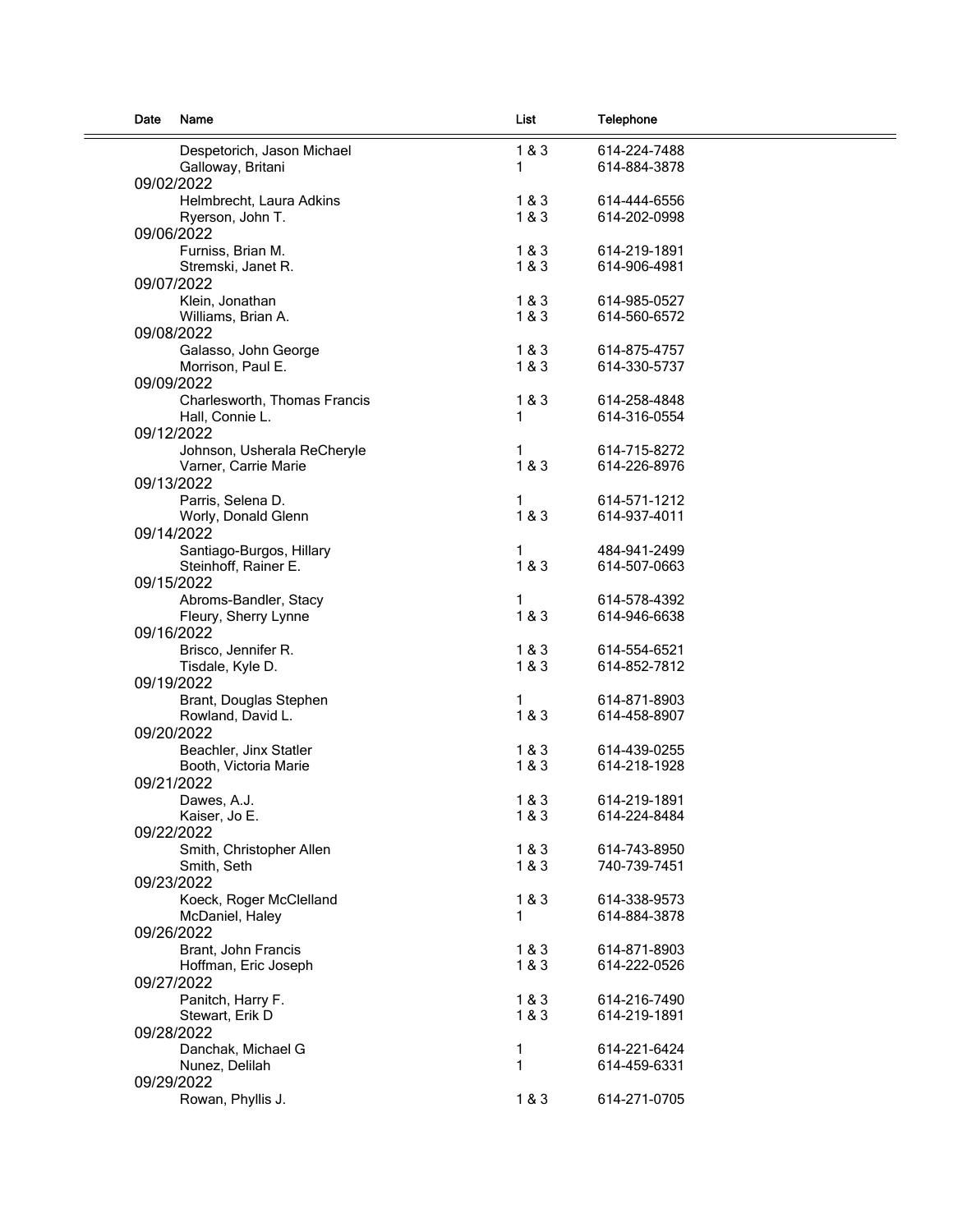| Date    | Name                                 | List         | Telephone                    |
|---------|--------------------------------------|--------------|------------------------------|
|         | Van Wey, Marcus M.                   | 1 & 3        | 614-947-1190                 |
|         | 09/30/2022                           |              |                              |
|         | Crowell, Nathan                      | 1 & 3        | 614-427-3883                 |
|         | Roberts, Janie D.                    | 1&3          | 614-564-0050                 |
| October |                                      |              |                              |
|         | 10/03/2022                           |              |                              |
|         |                                      | 1            | 614-407-3871                 |
|         | Fittro, Carolynn E.                  | $\mathbf{1}$ | 614-488-3710                 |
|         | Hutchinson, Lindsey A.<br>10/04/2022 |              |                              |
|         |                                      |              |                              |
|         | Stratman, Michelle Delery            | 1&3<br>1&3   | 614-296-5887<br>614-279-8276 |
|         | Yiangou, Andrew                      |              |                              |
|         | 10/05/2022                           |              |                              |
|         | Basnett, Jeffrey M.                  | 1 & 3        | 614-224-7292                 |
|         | Weaver, Ruthellen Quillen            | 1&3          | 614-284-1400                 |
|         | 10/06/2022                           |              |                              |
|         | Pomerants, Alex                      | 1&3          | 614-581-5721                 |
|         | Scott, Ryan M.                       | 1&3          | 614-463-1299                 |
|         | 10/07/2022                           |              |                              |
|         | Neal, Richard John                   | 1&3          | 614-464-0776                 |
|         | Weaver, Cameron                      | 1&3          | 614-222-2120                 |
|         | 10/10/2022                           |              |                              |
|         | Hanrahan, Sharon L.                  | 1            | 614-306-0329                 |
|         | Sharkey, Taylor                      | 1&8&3        | 614-444-5755                 |
|         | 10/11/2022                           |              |                              |
|         | Bucci, Christopher M.                | 1&3          | 614-747-1272                 |
|         | Chasteen, Kathleen Cassier           | 1&3          | 614-260-2735                 |
|         | 10/12/2022                           |              |                              |
|         | Ezell, Larry Alan                    | 1&3          | 614-425-8363                 |
|         | Hoque, Ajmeri                        | 1&3          | 646-233-7057                 |
|         | 10/13/2022                           |              |                              |
|         | Henderson, Maurice                   | 1&3          | 614-255-2040                 |
|         | Makowski, Pamela Walker              | 1&3          | 216-780-0105                 |
|         | 10/14/2022                           |              |                              |
|         | Foderetti, Sean                      | 1 & 3        | 614-670-8103                 |
|         | McCarty, Michelle                    | 1            | 614-506-9092                 |
|         | 10/17/2022                           |              |                              |
|         | Ort, Mark P.                         | 1&3          | 614-863-6220                 |
|         | Wagner, Evan N.                      | 1&3          | 330-412-4895                 |
|         | 10/18/2022                           |              |                              |
|         | Beck, Stacey Lynn                    | 1 & 3        | 614-446-1151                 |
|         | Collins, Cedric P.                   | 1 & 3        | 614-408-5608                 |
|         | 10/19/2022                           |              |                              |
|         | Kline, Donald Larry                  | 1 & 3        | 614-224-4522                 |
|         | Moncif, Carol Simpson                | 1&3          | 614-810-0993                 |
|         | 10/20/2022                           |              |                              |
|         | Hoffman, Jordan D.                   | 1 & 3        | 614-946-2775                 |
|         | Moyer, Zachary A.                    | 1&3          | 614-537-9616                 |
|         | 10/21/2022                           |              |                              |
|         | Broderick, Lindsay                   | 1 & 3        | 740-502-2850                 |
|         | Greer, David K.                      | 1 & 3        | 614-842-2200                 |
|         | 10/24/2022                           |              |                              |
|         | Blessing, Heather Noelle             | 1            | 614-352-5819                 |
|         | Bowe, Jaclyn Ann                     | 1&3          | 614-220-5699                 |
|         | 10/25/2022                           |              |                              |
|         | Poe, Emily                           | 1            | 614-423-9466                 |
|         | Welch, Rosemarie                     | 1            | 614-783-2279                 |
|         | 10/26/2022                           |              |                              |
|         | Gualtieri, Jessika                   | 1 & 3        | 614-506-4665                 |
|         |                                      |              |                              |